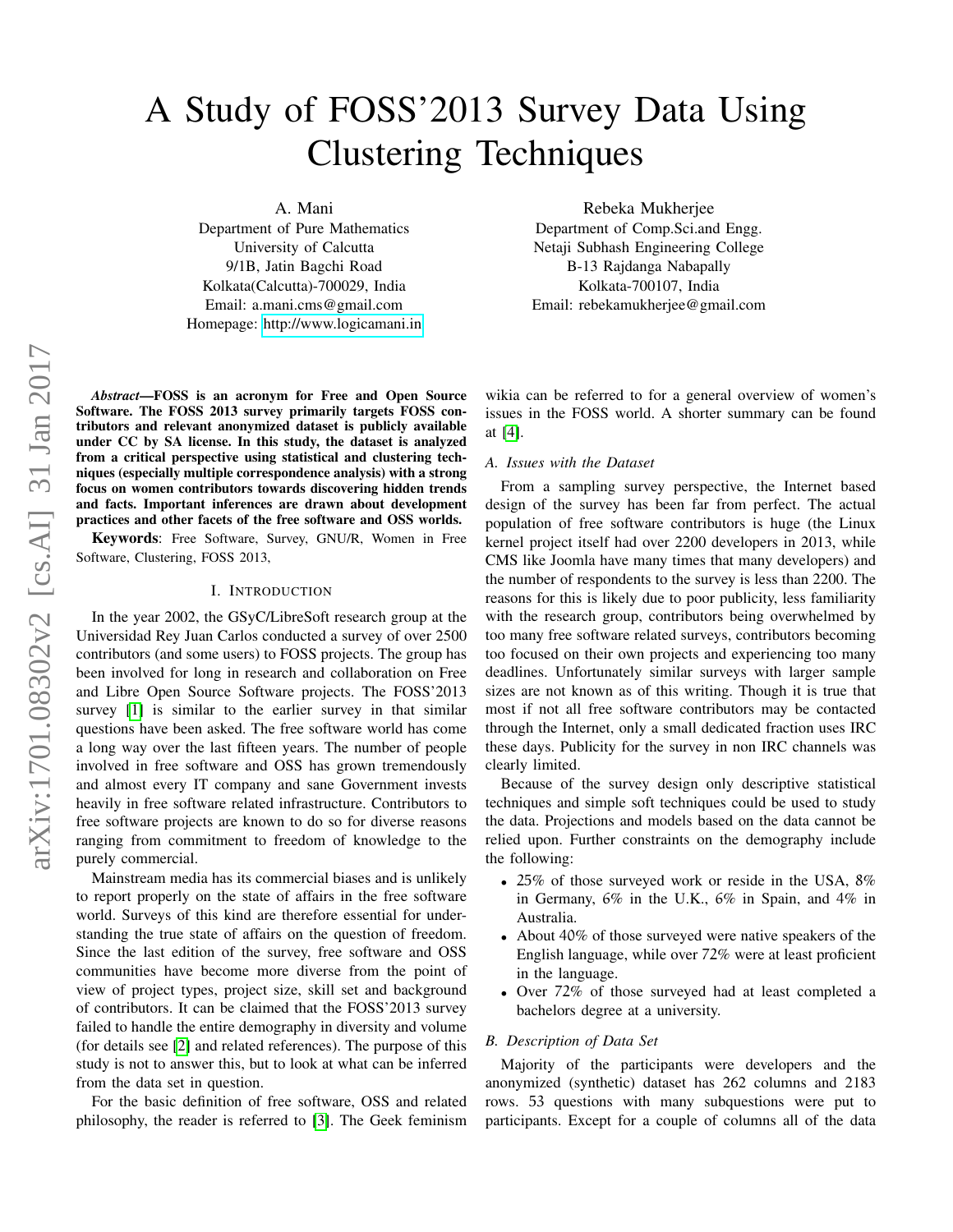is in factor form. Number of levels associated with columns are obviously question-dependent and do not admit of easy automatic conversion into numeric values.

## II. METHODOLOGY

The methodology used for analyzing the data was determined by the issues with the survey mentioned above and the nature of the data. The questions were split into the following groups:

- First block of 42 questions of a personal nature
- Questions  $43 109$  relating to participant's general outlook in relation to free software and OSS worlds. This will be referred to as the *Outlook* block.
- Questions  $110 168$  relating to participant's choices related to programming. This will be referred to as the *Programming* block.
- Questions  $169 262$  relating to participant's experiences in and views about the free software and OSS development environment. This will be referred to as the *Environment* block.
- The above were further subsetted to analyze the involvement of women.

The techniques that have been used in the analysis include descriptive statistical methods, multiple correspondence analysis (MCA) and clustering. All of the analysis has been done in GNU/R with related libraries. MCA [\[5\]](#page-3-4) can be viewed as an adaptation of principal component analysis to factor data in which categories are looked for by both columns and rows simultaneously.

### III. RESULTS

First we mention some simple results derived from the data for providing some perspective:

- 34% consider themselves as a part of the Free Software community, while 32% consider themselves part of the OSS community and the rest do not care about labels.
- 15% of those surveyed think that Free Software and Open Source communities are not only different way of thinking but also different way of living. 29% think that they are different only in the principles but they work in the same way while 21% do not care.
- About 51% have been involved in  $1 5$  FLOSS development projects,  $18\%$  in  $6 - 10$  projects,  $7\%$  in  $11 - 20$ projects, 2% in 21−30 projects, 1.6% in 31−50 projects, and 1.6% in more than 50 projects.
- About 20% of participants were involved in a project as a leader, coordinator or administrator in FLOSS development projects, 12% in two projects, 7% in three projects, 8% in 4 − 5 projects and 6% in more than five projects in similar capacities. 29% of the participants had never been involved as a leader, coordinator or administrator in FLOSS development projects.
- Questions comparing the contribution of developers to the benefits they get from the FOSS community were ignored by nearly 50% of the participants. Nearly 70%

of the participants believe that most developers are less concerned about money.

- 2% of the people surveyed totally agree that to develop FLOSS is a kind of self-exploitation, because people do not receive any benefits in return for good ideas and work, 6% agree, while 27% disagree and 36% totally disagree.
- Surprisingly only 51% of participants used at least two programming languages.
- About 29% of Python Programmers know C as well.

Some women specific information deducible from the data are as below:

- 35% of women participants were single, about 11% do not live with their partners, while 3% live with their partners. 3% are married and 0.09% are separated from their partners.
- 20% of women participants surveyed had children, while 79% did not.
- About 5% of the participants were unemployed.
- 40% of the women participants work or reside in the USA, 6% in Germany, 6% in the India, 5% in the U.K., and 4% in Australia. To put this in perspective, the number of women respondents from India appears to be very low as the first author herself knew more than twenty women contributors in 2013.
- 81% of women contributors are at least graduates. Number of Ph.Ds form 10% of the pool.
- 82% of women contributors are at least proficient in the English language.
- 32% felt that they love their present job, while 5% wanted a more interesting job than their present one.
- 28% consider themselves as a part of the Free Software community, while 4% consider themselves part of the Open Source community.
- 10% of women participants think that Free Software communities are not only different way of thinking but also different way of living. 20% think that they differ only in their principles but work in the same way. 21% do not care.

### *A. Women Contributors*

226 of the 2183 persons in the dataset identified as women, that comes to about 10.4%. This figure is relatively better than the figures for participation of women in most surveys in the years 2000−2003. In the survey few questions relating to women's issues have been asked and so the data cannot be used to answer pressing questions on the participation of women in FOSS. For an idea of the issues, the reader is referred to [\[2\]](#page-3-1).

The percentage of women with an university education is 81.4%, while the corresponding figure for the whole dataset is 72%. Is this suggestive of higher barriers of entry? Fig.1 says more about this aspect.

76% of women contributors contribute code, while the figure for the whole dataset is 72%. This is a good development as women have been known to stick to traditional roles like documentation in the FOSS world. Most of them (81%)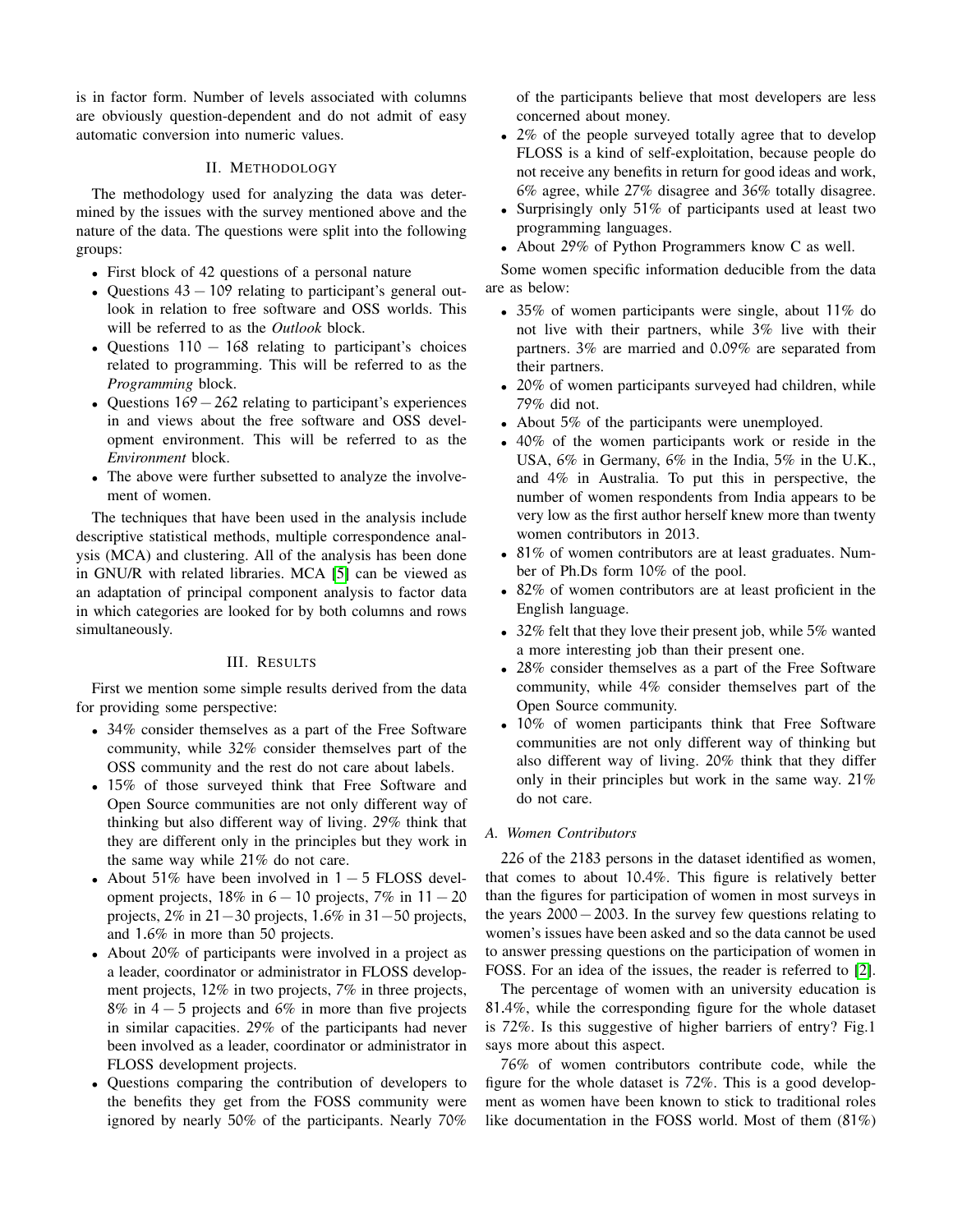

Fig. 1: Education Level of Women

believe that FOSS development is not self exploitive in any sense. This is reflected in Fig.2



Fig. 2: Contribution=Self Exploitation?

Believing in FOSS being non self exploitive may be expected to rhyme with belief in community development models and collaborating with people with similar interests. The dataset actually says so.

The following plot (Fig.3) suggests that most woman tend to start contributing to free software in their twenties.



Fig. 3: Age at Time of First Contribution

*MCA:* Multiple correspondence analysis [\[5\]](#page-3-4) over the three subsets corresponding to outlook, programming and development environment for women are investigated next. The library FactoMineR was used for all this.

Using MCA methods on women participant's basic outlook of the free software and OSS world, the associated eigen values had the following form and alluded to reasonably strong influence of the first two dimensions:

|  | #Outlook of Women |                            |                      |
|--|-------------------|----------------------------|----------------------|
|  |                   | > head(mcafemphilfse\$eiq) |                      |
|  | eigenvalue %var   |                            | cum <sup>8</sup> var |
|  | dim 1 0.19        | 6.8                        | 6.8                  |
|  | dim 2 0.08        | 3.0                        | 9.9                  |
|  | dim $3\,0.06$     | 2.2                        | 12.0                 |
|  | dim $4\,0.05$     | 2.0                        | 14.1                 |
|  | dim 50.05         | 2.0                        | 16.0                 |
|  | dim 60.05         | 1.9                        | 17.9                 |

The HCPC procedures indicate about 15 very important questions for characterization of outlook in decreasing order of importance (though the first five can suffice for many indicators). These questions, in order, are about involvement in proprietary s/w development, age, year of getting involved, question of directly earning from FOSS, whether the need to learn new skills was a motivator for getting into free software world and a valid reason for continuing to do so. Part of the relevant sequence is Q0024, Q0022, Q0025, Q0021, Q0035, Q0023, Q0030\_2, Q0034, Q0032\_2, Q0029, Q0028, Q0031\_2, Q0031\_9, Q0033\_3, Q0032\_3, Q0030\_5. This suggests that negative questions can be good predictors of overall outlook.

| #Outlook of Women |                            |     |  |
|-------------------|----------------------------|-----|--|
|                   | > hcpcfemphilfse\$desc.var |     |  |
| \$test.chi2       |                            |     |  |
|                   | p.value                    | df  |  |
| 00024             | 1.345859e-78               | 10  |  |
| 00022             | 1.032740e-53               | 185 |  |
| 00027             | 2.432245e-48               | 85  |  |
| 00025             | 6.112861e-46               | 10  |  |
| 00021             | 3.012689e-41               | 100 |  |
| 00035             | 6.556618e-39               | 40  |  |

Using MCA techniques on women contributor's views on development environment and challenges lead to high eigenvalues for the first three dimensions

|  |                           |      | #Views of Women on Development |
|--|---------------------------|------|--------------------------------|
|  | > head(mcafemvewfse\$eig) |      |                                |
|  | eigenvalue var% cum% var  |      |                                |
|  | dim 1 0.21 9.2 9.2        |      |                                |
|  | dim 2 0.14 6.5 15.7       |      |                                |
|  | dim 3 0.08 3.6 19.3       |      |                                |
|  | dim 4 0.06 2.6            | 21.9 |                                |
|  | dim 5 0.05 2.3 24.2       |      |                                |
|  | dim $60.052.2$            | 26.4 |                                |
|  |                           |      |                                |

The number of questions required to obtain the position of women contributors on development issues include at least twenty questions and their answers. This conclusion is